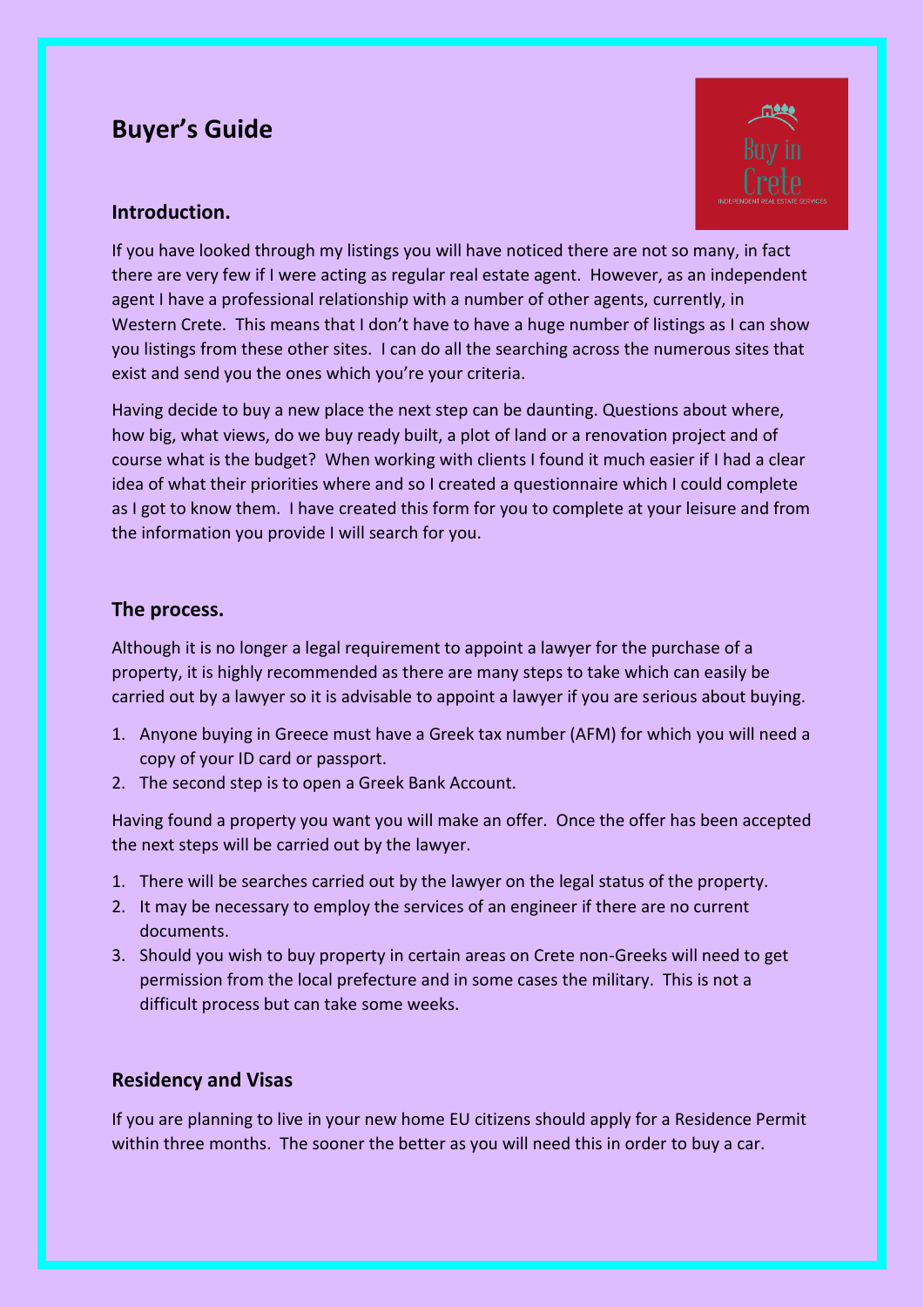It is possible for anyone to buy a property in Greece but non-European citizens have to take additional steps in order to reside. Non-European residents from certain countries are able to enter and stay in Greece for up to 90 days in any 180 days. ( A full list of which these is available at[: https://www.mfa.gr/en/visas/visas-for-foreigners-traveling-to](https://www.mfa.gr/en/visas/visas-for-foreigners-traveling-to-greece/countries-requiring-or-not-requiring-visa.html)[greece/countries-requiring-or-not-requiring-visa.html\)](https://www.mfa.gr/en/visas/visas-for-foreigners-traveling-to-greece/countries-requiring-or-not-requiring-visa.html) Non-European citizens wishing to reside in Greece will have to obtain a Resident's Permit for which they will have to initially obtain a National Visa, D Type and then apply for the permit. The purchase of a property over €250,000.00 enable the buyer to obtain a 'Golden Visa'. It is very important to consult a lawyer about the type of visa and what steps you need to take. Once you appoint a lawyer it is advisable to give the a Power of Attorney to undertake as many of the following steps as you feel you would wish them to undertake.

## **Fees**.

When purchasing a property you will need to pay the following fees

#### **Transfer Tax** :

The amount of tax is calculated on the value of the property that is mentioned in the contract.

When it comes to buildings :

If the Building Licence was issued before 01/01/06, then the tax is charged at 3.09% of the property value mentioned in the contract .

If the Building Licence was issued on or after 01/01/06 and the seller is the developercontractor, taxation of 24% of the purchase price will apply.

#### **Municipality tax** :

An amount of 3 % of the Transfer Tax is to be paid to the local Municipality.

## **Notary fee** :

The notary fee is calculated in most cases at 1.6 %, including tax and VAT, of the property value mentioned in the contract. This fee percentage is decreased as the amount of the purchase price is increased.

## **Land Registry fee** :

Land registry fees include registrar's rights, certificates, and stamp duty. They are calculated at 0.475-0.575 % of the property value mentioned in the contract, plus 24 % Value Added Tax (V.A.T.).

## **Lawyer fee** :

The legal fee is a matter of agreement but it is usually in the region of 1.5% of the property price or a minimum of €1,500 Euro plus vat. The legal fee is also affected by the extent of the service provided by the lawyer and it is all upon agreement by mutual consent between the buyer and the lawyer.